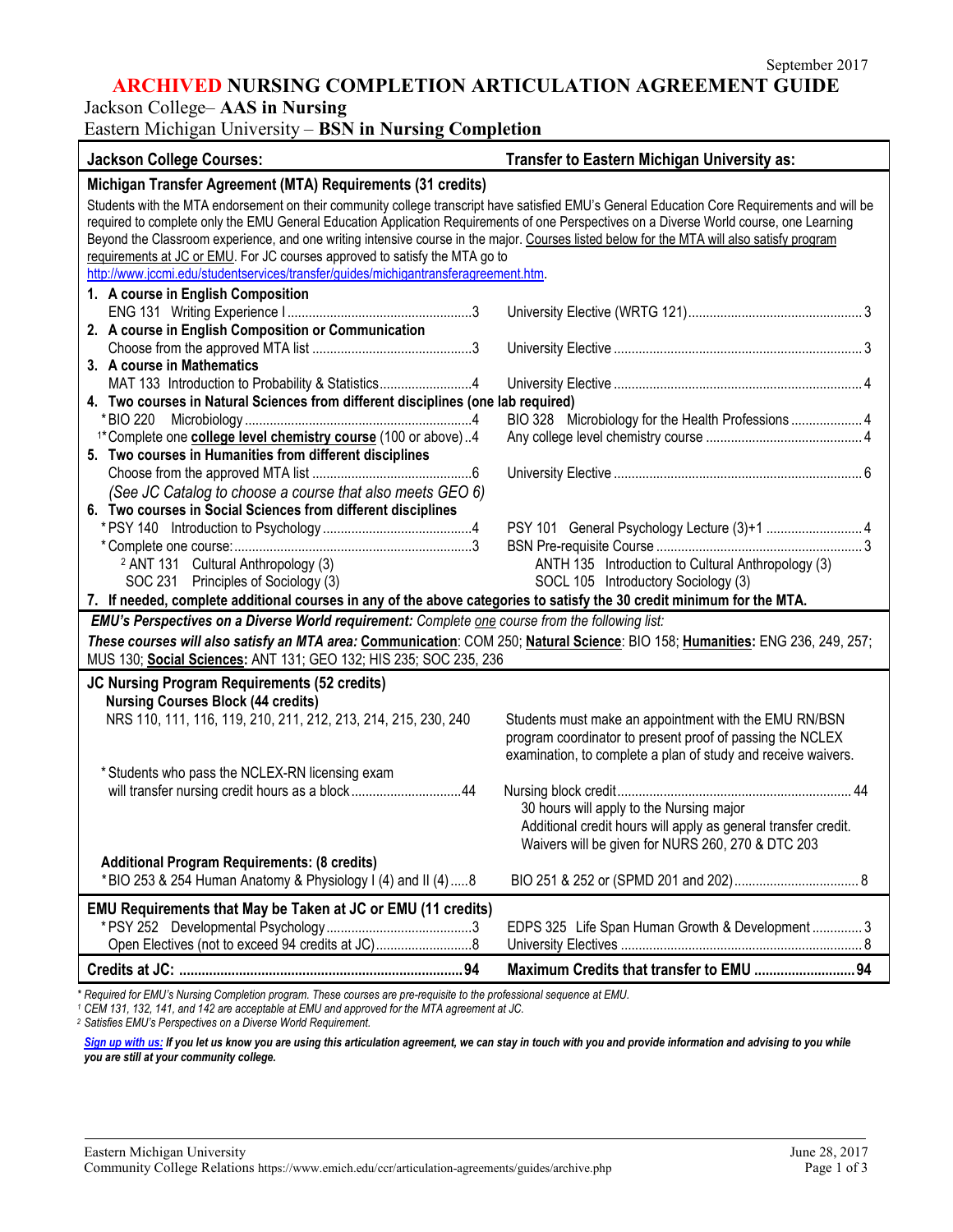# **ARCHIVED NURSING COMPLETION ARTICULATION AGREEMENT GUIDE**

Jackson College– **AAS in Nursing**

Eastern Michigan University – **BSN in Nursing Completion**

| <b>Completion of the Nursing Program at EMU</b><br><b>Major Requirements (30 credits)</b><br>NURS 221 Health Assessment for RNs 3                                                                                                                                                                                                                                                                                                                                      | Suggested Sequence for completing the program:                                                                                                     |
|------------------------------------------------------------------------------------------------------------------------------------------------------------------------------------------------------------------------------------------------------------------------------------------------------------------------------------------------------------------------------------------------------------------------------------------------------------------------|----------------------------------------------------------------------------------------------------------------------------------------------------|
| NURS 265 R.N. Essentials of Prof Nursing Practice I3<br>NURS 300 Reading and Writing in Nursing Studies3<br><sup>1</sup> NURS 365W R.N. Essentials of Prof Nursing Practice II  3<br>NURS 374 Nursing Research Concepts for Practice3<br>NURS 453 Community-based Nursing for RNs3<br>NURS 465 R.N. Essentials of Prof Nursing Practice III  3<br>NURS 483L4 RN to BSN Population Focused Capstone3<br><b>Consult Nursing Completion Advisor for suggested courses</b> | Semester 1<br>$(6 \text{ credits})$<br>NURS 300 Reading and Writing in Nursing Studies 3                                                           |
|                                                                                                                                                                                                                                                                                                                                                                                                                                                                        | Semester 2<br>$(6 \text{ credits})$<br>NURS 265 R.N. Essentials of Professional Nursing Practice I3                                                |
|                                                                                                                                                                                                                                                                                                                                                                                                                                                                        | Semester 3<br>$(6 \text{ credits})$<br>NURS 374 Nursing Research Concepts for Practice3<br>1NURS 365W R.N. Essentials of Prof Nursing Practice II3 |
|                                                                                                                                                                                                                                                                                                                                                                                                                                                                        | *Semester 4<br>(6 credits)<br>NURS 465 R.N. Essentials of Professional Nursing Practice III 3                                                      |
|                                                                                                                                                                                                                                                                                                                                                                                                                                                                        | *Semester 5<br>(6 credits)<br>NURS 453 Community-based Nursing for RNs 3                                                                           |
| Note: If sufficient credits hours are not transferred, additional<br>credits must be completed at EMU to reach the minimum of 124<br>credit hours required to graduate.                                                                                                                                                                                                                                                                                                | <sup>2</sup> NURS 483L4 RN to BSN Population Focused Capstone 3<br>*Semesters 4 and 5 may be switched in the sequence.                             |
| The Nursing Completion Program is offered at a number of<br>EMU regional centers and on-line. Contact the BSN<br>Completion program coordinator for more information.                                                                                                                                                                                                                                                                                                  | Note: All coursework for this degree must be completed within six<br>years of taking the first 200 level NURS course at EMU                        |
| 1 Satisfies FMLI's Writing Intensive requirement                                                                                                                                                                                                                                                                                                                                                                                                                       |                                                                                                                                                    |

*<sup>1</sup> Satisfies EMU's Writing Intensive requirement*

*<sup>2</sup> Satisfies EMU's Learning beyond the Classroom requirement*